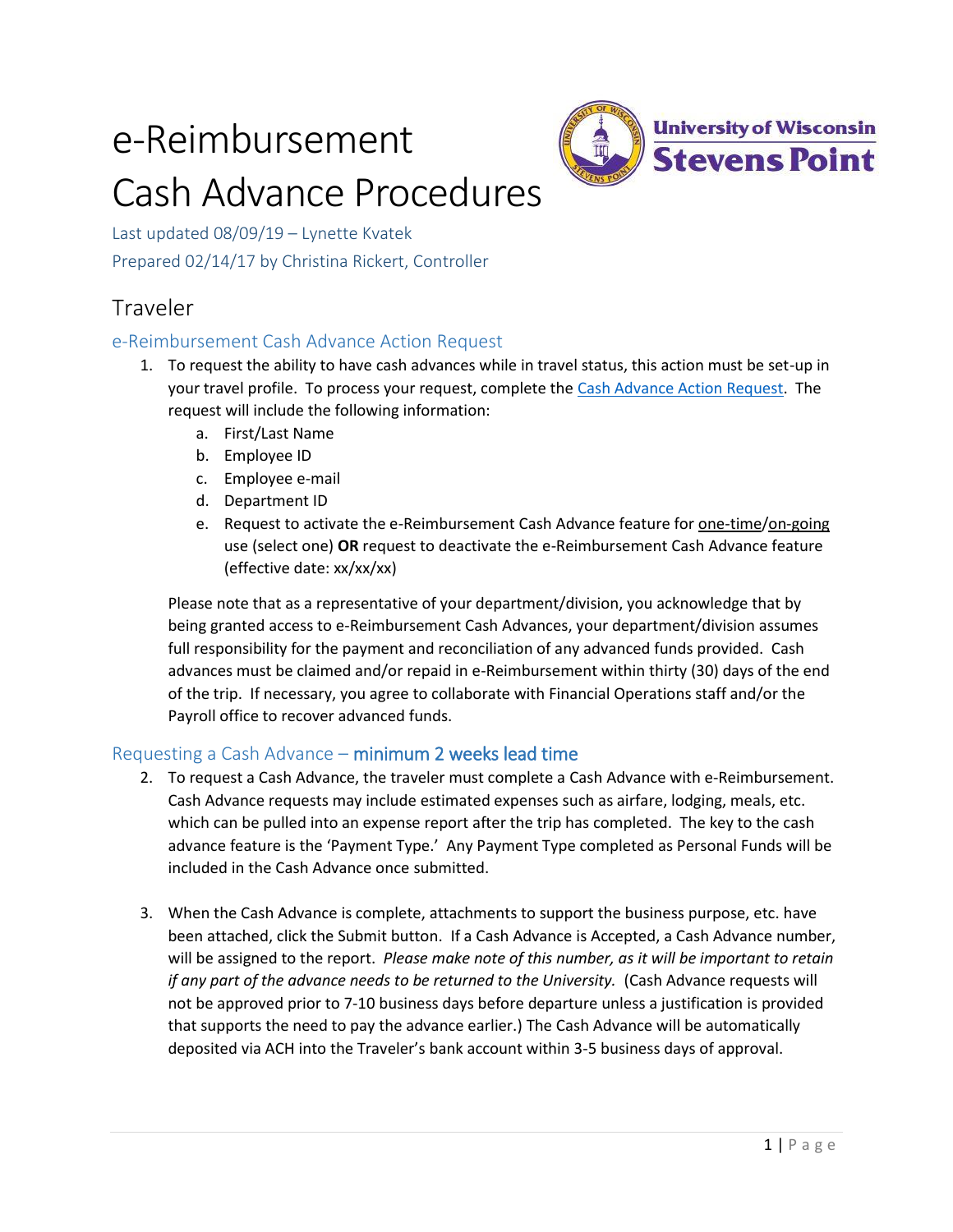## Complete Expense Report – must be completed within 30 days of return

- 4. Upon return, the trip expenses and cash advance must be accounted for and reconciled. Go through the normal steps to create an expense report. After you choose Review and Submit, you will be able to pull in the Cash Advance. Once the report is completed and all expenses are accounted for, the report will indicate whether money is 'Due Employee' or 'Due University.'
	- a. If money is 'Due Employee,' the expense report will be processed per audit standards and funds will be reimbursed via ACH into the Traveler's bank account within 3-5 business days of approval.
	- b. If money is 'Due University,' review procedures below.

## Cash Advances – 'Due University'

- 5. If the traveler owes money back to the University because the cash advance was more than what was needed to pay for business travel expenses, the traveler will need to either write a check back to the University or deposit the cash due.
- 6. The check or cash must be deposited at the Student Financial Services office using a [Deposit Slip.](http://www.uwsp.edu/bursar/Documents/DEPOSIT%20SLIP%201.xls) *(Marshfield/Wausau-Refer to Branch Campus banking procedures.)* A Deposit Slip is a fillable form, available to be printed from the Financial Operations webpage (found unde[r Policies,](http://www.uwsp.edu/bursar/Pages/Forms.aspx)  [Procedures, and Forms\)](http://www.uwsp.edu/bursar/Pages/Forms.aspx). Complete the bottom section title 'Expenditure Reimbursements.' Complete the following information:
	- **Amount**: dollar amount of the cash advance returned must equal the amount on your expense report submitted in e-Reimbursement
	- **Descr column**: include report name on your Cash Advance/Expense Report; short description of trip
	- **Jrnl Line Ref column**: include the Cash Advance ID number

*Note: the account information (Fund – Dept ID – Program – Acct #) will be completed by the Student Financial Services office*

## Student Financial Services Office

## Processing Cash Advance deposit

7. When a cash advance is returned for deposit, complete the funding account information according to the weekly report provided by UWSA Problemsolvers. Match up the Cash Advance ID number to the information provided on the Deposit Slip; process deposit to the Dept ID identified and the receivable account code 6241. Provide a receipt to the traveler/depositor, if requested. A copy of the receipt must be provided to Payment Services for reconciliation purposes.

## Payment Services Office

#### Reconciling Cash Advances

8. It is the Auditor's responsibility to reconcile a cash advance when the Traveler's expenses are less than the amount received as a cash advance. If the expenses are greater than or equal to